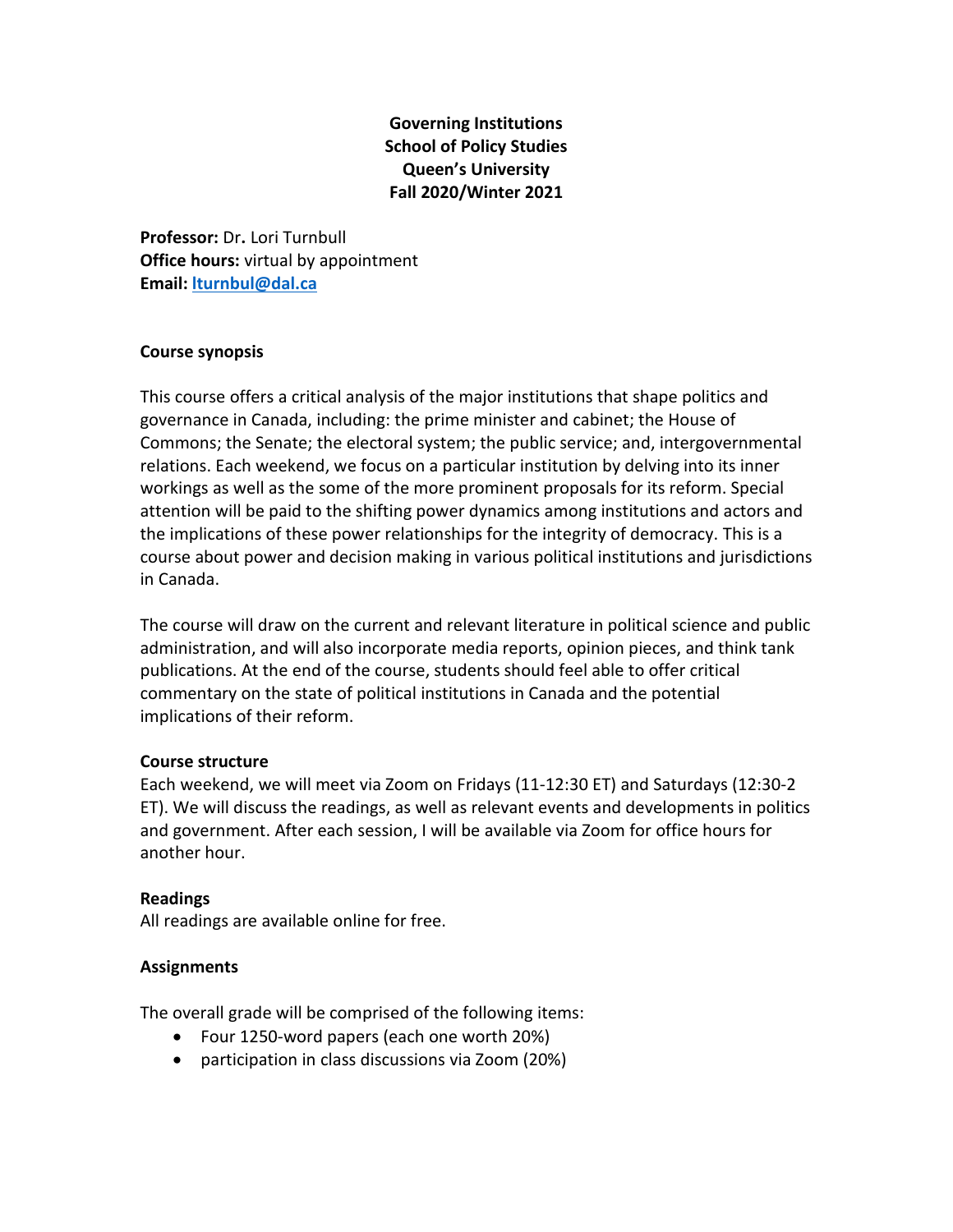Paper topics and dates:

- 1. Minority government in Canada (due November 6)
- 2. The role of political parties (due December 4)
- 3. Values and ethics in the public service (March 5)
- 4. Decision making and power in governmental institutions (April TBD)

## **Topics and Readings**

#### **Weekend 1**: **Responsible Government and Executive Power**

- Prime Minister of Canada. 2015. *Open and Accountable Government*. Available at[: http://pm.gc.ca/eng/news/2015/11/27/open-and-accountable-government](http://pm.gc.ca/eng/news/2015/11/27/open-and-accountable-government)
- Public Policy Forum. 2015. "Time for a Reboot: Nine Ways to Restore Trust in Canada's Public Institutions." Available at: <http://www.ppforum.ca/sites/default/files/Report%20-%20English.pdf>
- Sabin, Jerald. 2014. "Contested Colonialism: Responsible Government and Political Development in Yukon." Canadian Journal of Political Science 47:2

#### **Weekend 2: The House of Commons**

- Galandy, Jennifer and D. Scharie Tavcer. 2019. "Improving Gender Representation in Canadian Federal Politics and Parliament." Canadian Parliamentary Review 42:1. Available at: <http://www.revparl.ca/english/issue.asp?param=238&art=1837>
- Godbout, Jean-Francois and Bjorn Howland. "The Emergence of Parties in the Canadian House of Commons (1867-1908)." Canadian Journal of Political Science 46: 4.
- Public Policy Forum. 2019. "Digital Democracy Project: Media, Knowledge and Misinformation. Available at: [https://ppforum.ca/wp](https://ppforum.ca/wp-content/uploads/2019/08/DDPResearch-Memo-1-Aug2019.pdf)[content/uploads/2019/08/DDPResearch-Memo-1-Aug2019.pdf](https://ppforum.ca/wp-content/uploads/2019/08/DDPResearch-Memo-1-Aug2019.pdf)

## **Weekend 3**: **Campaigns, Brands, and Money**

- Commonbat, Thomas and Magali Picard. 2020. "Third Parties Strive to Become a Driving Force in Elections." Policy Options. Institute for Research on Public Policy. Available at: [https://policyoptions.irpp.org/magazines/july-2020/thirdparties](https://policyoptions.irpp.org/magazines/july-2020/thirdparties-strive-to-become-a-driving-force-in-elections/)[strive-to-become-a-driving-force-in-elections/](https://policyoptions.irpp.org/magazines/july-2020/thirdparties-strive-to-become-a-driving-force-in-elections/)
- Public Policy Forum. 2017. "Transparent and Level: Modernizing Political Finance in Canada." Available at: [https://www.ppforum.ca/publications/transparent-and-level-modernizing](https://www.ppforum.ca/publications/transparent-and-level-modernizing-political-financing-in-canada/)[political-financing-in-canada/](https://www.ppforum.ca/publications/transparent-and-level-modernizing-political-financing-in-canada/)